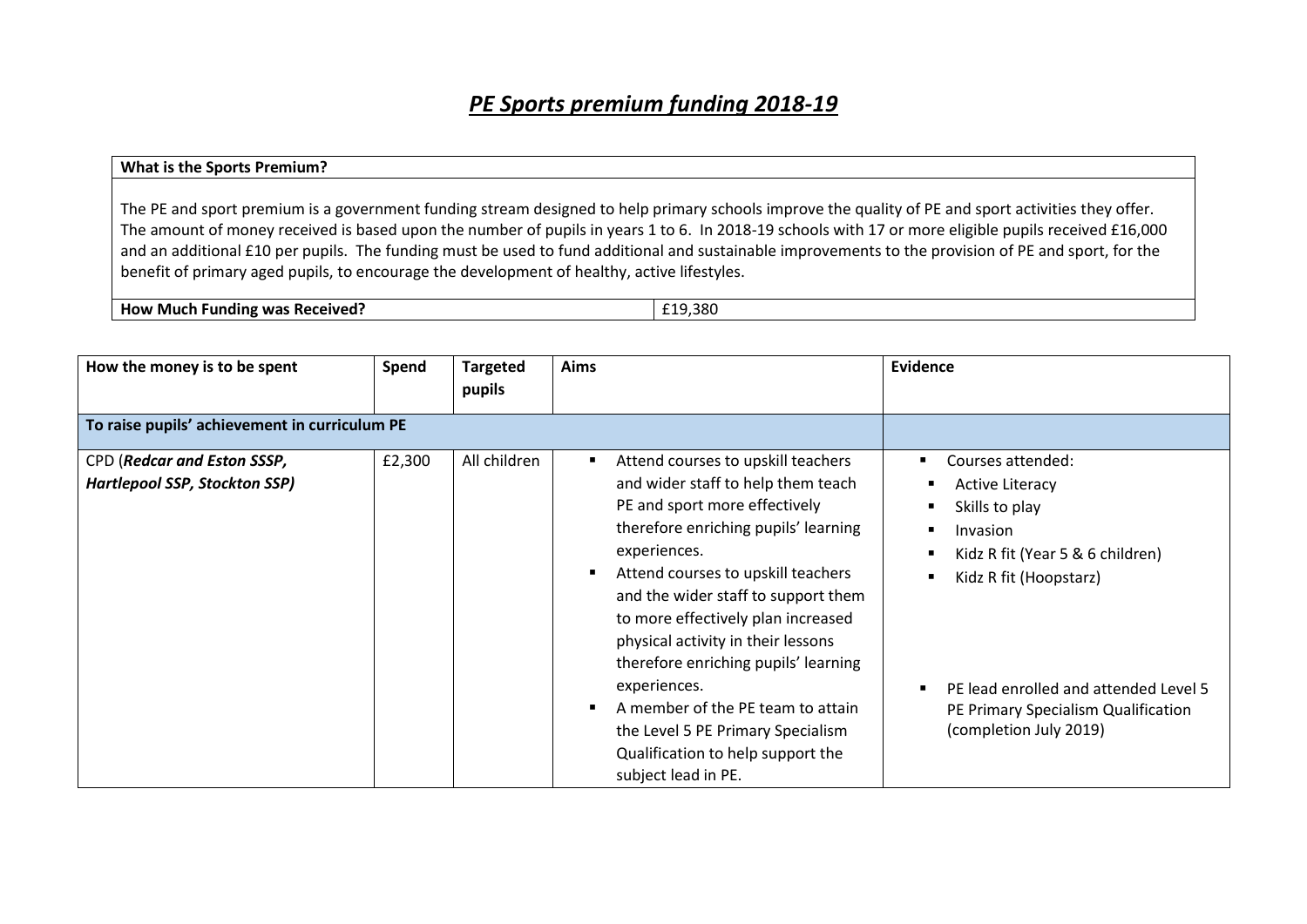| To buy new or replenish old/broken PE<br>equipment (Bishop Sports Ltd)<br>To increase pupils' participation and success in school sport (including competitive school sport)                       | £2,800 | All Children      | To help staff continue to teach<br>$\blacksquare$<br>good/outstanding PE and sport more<br>effectively therefore enriching<br>pupil's learning experiences<br>To Increase children's physical<br>$\blacksquare$<br>activities during break times and<br>lunchtimes                                                                                                                                                                                                                                                                       | Equipment restocked to support the<br>delivery of PE and active playtimes                                                                                                                                                                                                                                         |
|----------------------------------------------------------------------------------------------------------------------------------------------------------------------------------------------------|--------|-------------------|------------------------------------------------------------------------------------------------------------------------------------------------------------------------------------------------------------------------------------------------------------------------------------------------------------------------------------------------------------------------------------------------------------------------------------------------------------------------------------------------------------------------------------------|-------------------------------------------------------------------------------------------------------------------------------------------------------------------------------------------------------------------------------------------------------------------------------------------------------------------|
| A service level agreement with Stockton<br>Schools Sport Partnership (Stockton<br>SSP)                                                                                                             | £1,930 | KS1&2<br>children | Give further opportunities to KS2<br>$\bullet$<br>children to participate in a variety of<br>sports competitions at inter school<br>level.<br>Enrich children's learning<br>experiences<br>To promote healthy lifestyles and<br>introduce children to new<br>sports/activities<br>To encourage participation beyond<br>$\bullet$<br>the normal school day<br>Increase pupils' participation in the<br><b>School Games</b><br>To give children the opportunity of<br>taking on leadership roles at inter<br>school level (Sports Leaders) | 100 children from KS2 participated in a<br>variety of sporting competitions and<br>festivals. 45 of these children were PP<br>45 KS1 children participated in sports<br>$\bullet$<br>festivals. 19 of these children were PP<br>6 children are currently involved in the<br>sports leadership programme in school |
| <b>Employ outside agencies (Qualified</b><br>Coaches) to deliver sports specific<br>sessions during a lunchtime in<br>preparation for up and coming<br>competitions. (Total Sport/Simon<br>Carson) | £3,500 | KS <sub>2</sub>   | Give further opportunities to KS2<br>$\bullet$<br>children to participate in variety of<br>sports competitions at inter school<br>level                                                                                                                                                                                                                                                                                                                                                                                                  | Children were more active at<br>$\bullet$<br>lunchtime. Representation at sporting<br>events across Stockton                                                                                                                                                                                                      |